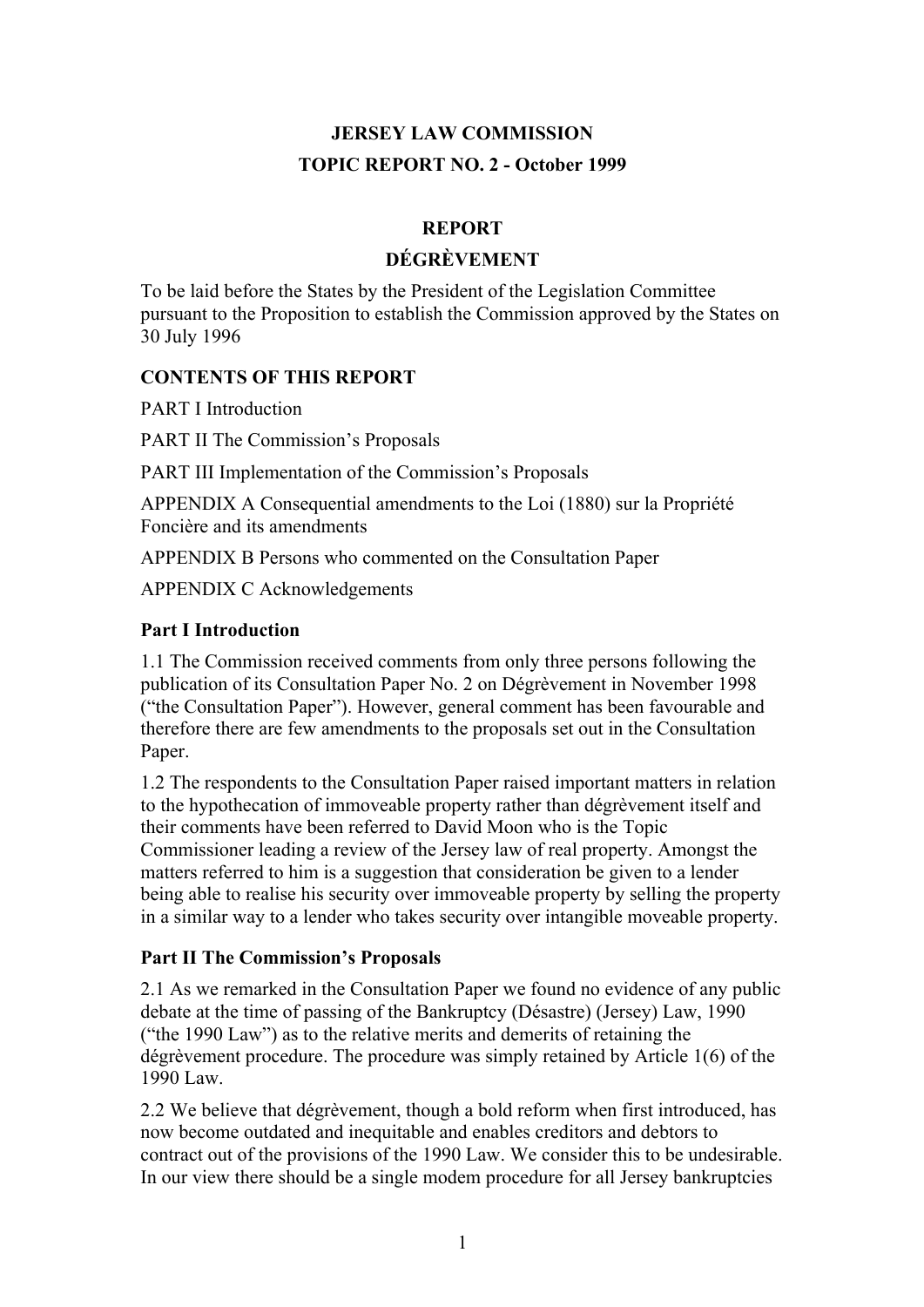(other than for the winding up of companies which is governed by the Companies (Jersey) Law 1991) and this should be the désastre procedure as set out in the 1990 Law.

2.3 The Commission therefore proposes that dégrèvement be abolished.

2.4 The abolition of dégrèvement can be achieved by abolishing the customary practice of cession de biens. All the procedures that depend either on a cession or on an adjudged renunciation - i.e. décret, dégrèvement and réalisation - will then fall away naturally.

2.5 The provisions of Article 4 of the 1990 Law should be amended to allow a désastre to be declared in respect of the estate of a deceased person if the estate includes immoveable property which all the heirs and/or devisees have renounced. With dégrèvement abolished, the ability to declare the estate en désastre will give creditors secured on the immoveable estate the necessary means of proceeding against their security. If the heirs or devisees have taken the immoveable estate of the deceased the creditors may under the existing law proceed against them directly in which case the immoveable property of the deceased inherited by the heirs and/or devisees would also be available in the désastre. The amendment to Article 4 should make this clear.

2.6 Remise de biens, which still serves a useful purpose and does not depend on a cession or renunciation, should be retained, but with its procedure adapted to relate to désastre where at present it relates to dégrèvement.

# **Part III Implementation of the Commission's Proposals**

3.1 In order to determine how our proposals should be implemented, it has been necessary for us to examine the following enactments:

(1) the Loi (1832) sur les Décrets ("the 1832 Law");

(2) the Loi (1839) sur les Remises de Biens ("the 1839 Law");

(3) the Loi (1880) sur la Propriété Foncière, the Loi (1904) (Amendment No.2) sur la Propriété Foncière and the Loi (1915) sur la Propriété Foncière (Garanties) (together "the 1880 Law");

(4) the 1990 Law.

3.2 First of all, we recommend that the customary procedure of cession générale be abolished and the 1832 Law repealed together with various subsequent laws relating to décret procedure. This will remove the conceptual basis of cession and renunciation on which the dégrèvement procedure rests.

3.3 The 1839 Law should be retained with consequential amendments.

3.4 In relation to the 1880 Law, we have made a detailed study of the consequences of abolishing dégrèvement in order to decide whether the 1880 Law can withstand the amendments that the implementation of our proposals will necessitate. We are satisfied that it can, and accordingly we recommend that it should be so amended rather than repealed and re-enacted in its amended form by an entirely new statute.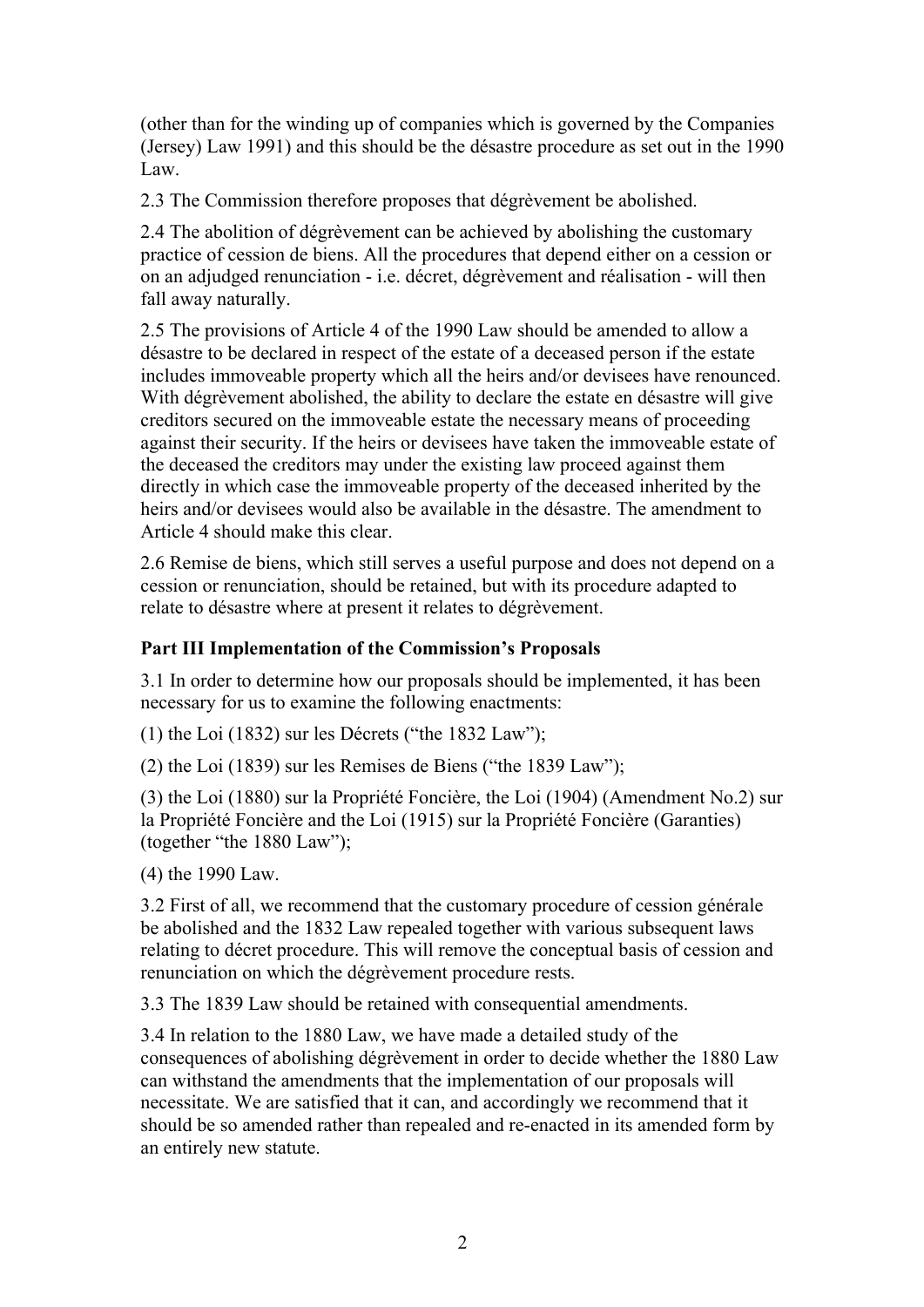3.5 In addition, the 1880 Law requires amendment to rectify the technical deficiencies set out in the final part of Chapter 3 of the Consultation Paper.

3.6 The schedule of the amendments (in note form) that we believe to be necessary to the 1880 Law set out in the Appendix to the Consultation Paper is repeated in Appendix A to this report with slight variation.

3.7 Article 4(2) of the 1990 Law, which prevents the declaration of a désastre in respect of the estate of a deceased person, needs to be made subject to an exception where the estate includes immoveable property which all the heirs and/or devisees have renounced.

3.8 A provision must also be added to the 1990 Law enabling a person imprisoned for debt to be released by declaring himself en désastre notwithstanding that he may have no realisable assets. This may lead to imprisonment for debt becoming obsolete. At present an imprisoned debtor is released on making cession générale, and an alternative procedure needs to be substituted if cession is to be abolished.

3.9 In addition, consequential amendments will be required to the 1990 Law and to the other statutes referred to above.

> KEITH BAKER, Chairman DONALD LE BOUTILLER DAVID LYONS DAVID MOON WILLIAM BAILHACHE October 1999

#### **APPENDIX A CONSEQUENTIAL AMENDMENTS TO THE 1880 LAW**

(in note form)

A1 Art. 1 - delete definition of dégrèvement; in definition of corps de bien-fonds, delete words "et qui doit être loti ... qui furent au cessionnaire " and perhaps substitute " qui peut être vendu, en cas de désastre. indépendamment des autres biens-fonds du cessionnaire" (though for practical purposes the Viscount has this power under Article 27 of the 1990 Law.

A2 Art. 2 - adapt paragraph 1 with references to liquidation altered to désastre; delete paragraph 2; renumber paragraph 3 as 2 and delete sentence from "La renonciation" to end of paragraph.

A3 Arts. 7-10 will need complete redrafting. Norman customary dower was abolished by the 1990 Law but the consequential amendments that were made to the 1880 law did not address all provisions relating to that form of dower in these articles. Jersey dower has also been abolished in intestate succession by Article 6 of the Wills and Successions (Jersey) Law, 1993 so that its only surviving incidence is in a testate succession where the will fails to make adequate provision for the widow. Arts. 7-10 in their present form should thus be replaced by a simplified set of provisions tailored specifically to the case in which Jersey dower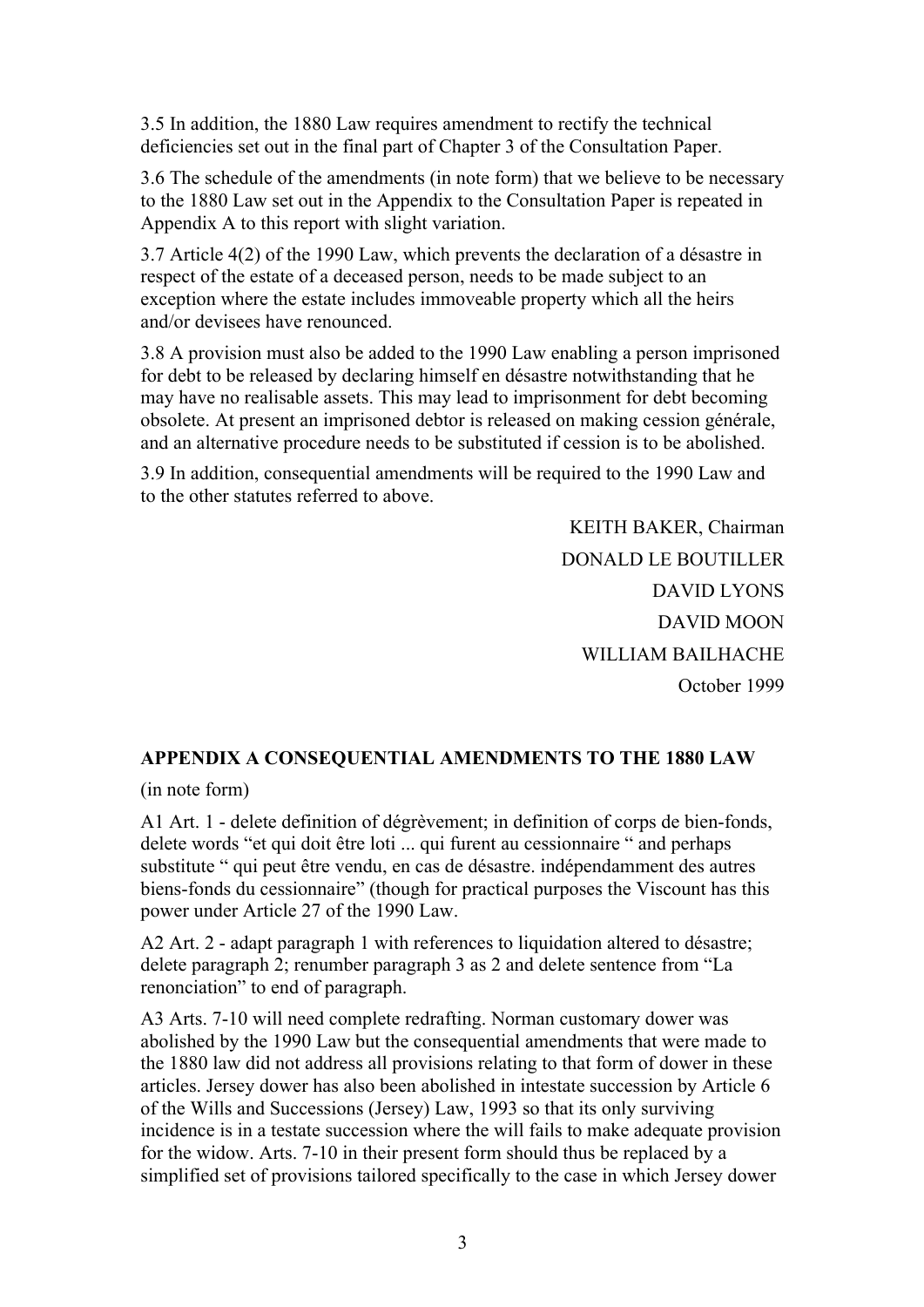can now arise, and relating the operation of the hypothèque légale to désastre instead of cession and dégrèvement.

A4 Art. 11 - assuming the 1990 Law is to be amended to enable the renounced estate of a deceased person to be declared en désastre where it includes immoveable property, this article can be repealed in its entirety.

A5 Arts. 12-16 require general revision for other reasons (see proposed amendments already in draft).

A6 Art. 15 - words from "et en outre" to end of article will need adapting to express the creditor's rights in a désastre, preferably reflecting an amendment to this article allowing judicial hypothecation of specific properties.

A7 Art. 36 - delete words "sauf 1 'exception résultant de 1'Article 49

A8 Art. 40 - passage from "Lorsqu'une rente ancienne aura été assignée" to end of paragraph could probably be deleted.

A9 Art. 41 is now entirely defunct and should be so shown in the amended reprint. An Order in Council of 1891 regarding disposal of Crown property (enrolled at 9 0. C. 155) enables rentes due to the Ancien Domain to be redeemed in the same way as other Crown rentes.

A10 Art. 45 will require careful attention. Paragraph 1, relating to éviction (e.g. dispossession because of bad title) and délaissement (abandonment in favour of a secured creditor exercising his droit de suite) must remain in force with consequential amendments. Whether paragraphs 2 and 3 should stay or go will depend on what is done with Article 50 (see below). If the fundamental principle of that article is to be retained (either there or in a modernized version of Article 104) but detached from the concept of cession and dégrèvement, the necessary amendments to Article 45 would seem to be as follows:

A11 Paragraph 1(a): "si celui-ci n'a point renoncé ou fait cession " - either delete these words or substitute "si les biens de celui-ci n'ont point été déclarés en désastre".

A12 Paragraph 1(b): for "le tenant ou autre personne substitute "celui ". (Alternatively, change "le tenant ou autre personne qui est devenu to "la personne qui est devenue ", in which case "dans les biens duquel " must become "dans les biens de laquelle".)

A13 Paragraph 2: for "un tenant ou autre personne après ou en conséquence d'un décret ou dégrèvement" substitute "un créancier hypothécaire qui veut exercer son recours sur ledit bien-fonds par suite d'hypothèque, après ou en conséquence d'un désastre."

A14 Paragraph 3: for "s'il opte de payer ... par suite d'hypothèque " substitute "s'il opte de payer ledit créancier aux termes dudit Article 50". Further on, "épourvu que celui-ci ... et 1'appel en garantie" - either delete this passage or change "celui-ci ne soit pas devenu cessionnaire" to "les biens de celui-ci n'aient pas été déclarés en désastre " (cf. paragraph 1(a) above). At end of paragraph, for " la cession ou renonciation" substitute " la déclaration du désastre".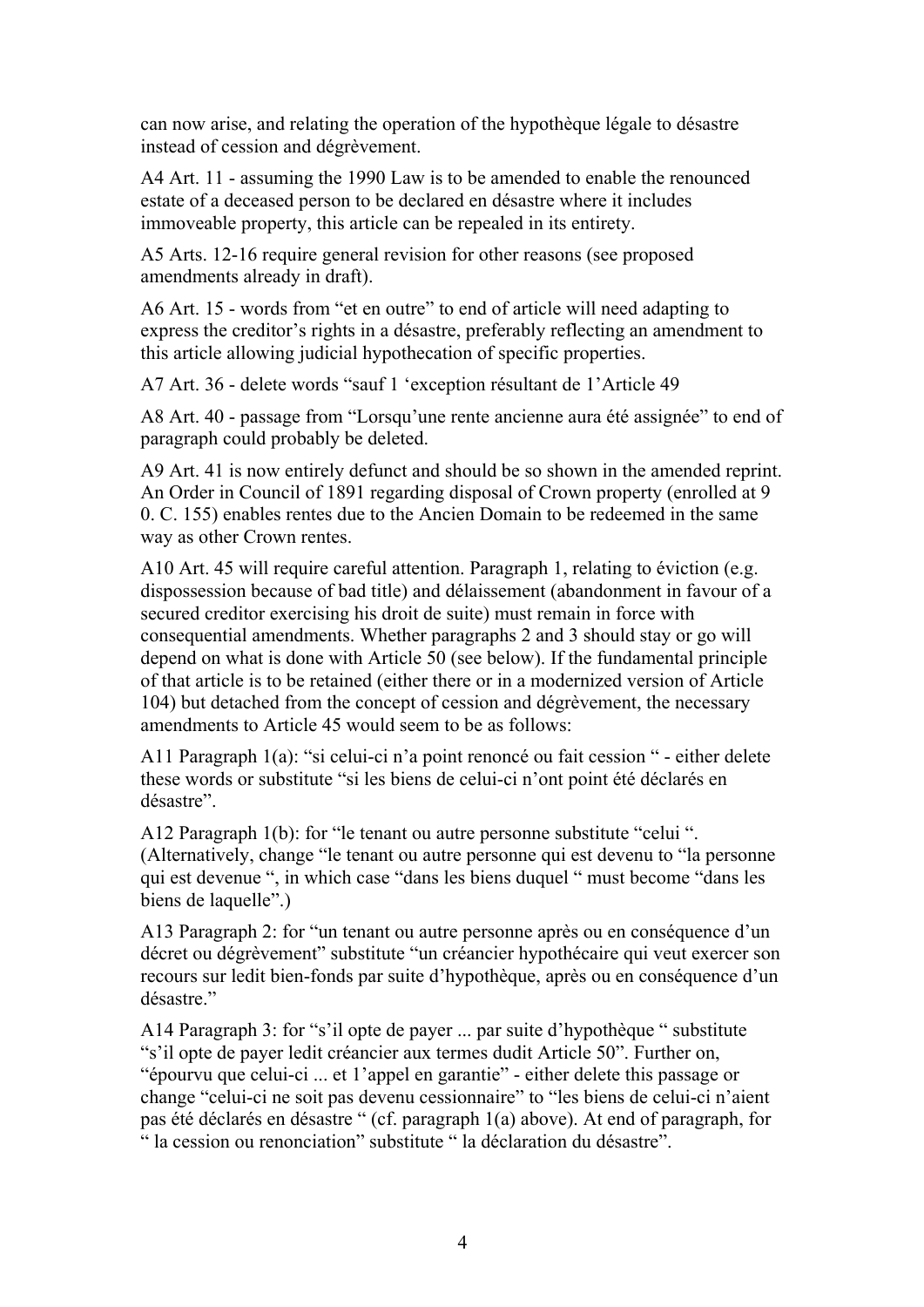A15 Otherwise, if the provisions of Article 50 are to be abolished altogether, paragraphs 2 and 3 of Article 45 can be deleted and the beginning of the article streamlined to:

L'acquéreur d'un bien-fonds, que la garantie ait été stipulé ou non de la part de 1'aliénateur, aura, en cas d'éviction ou de délaissement, les droits et privilèges suivants:

 $(a)$  …

 $(b)$  …

 $(c)$  …

In either case, the concluding provisions of the article ("Lorsque 1'aliénation ... assimilés & 1'acquéreur sans foumiture ni garantie") should be left unchanged.

A16 Arts. 47-49, 53 and 54 can be repealed entirely.

A17 Arts. 50 and 51 - now that décret is extinct, the only case covered by paragraph 1 of Article 50 appears to be that of the purchaser of part of a corps de bien-fonds who, on a strict reading of Article 92, is called into a subsequent dégrèvement of the part retained by the vendor, and renounces his contract because he cannot afford to take over the charges. This paragraph will therefore become redundant, since the situation does not arise in a désastre. As to paragraph 2, secured creditors will still have the right to follow their security into the hands of third parties if a désastre of the principal debtor's assets fails to satisfy their claim in full; but, instead of trying to adapt the archaic provisions of Articles 50 and 51 to meet this case only, it would probably be better to repeal them and give the tiers détenteur a simple choice in Article 104 between paying off the balance of the charge or giving up the property

A18 Art. 52 - if these provisions are to remain in force, the references to procedures other than désastre must be deleted.

A19 Arts. 91-99, 103 and 105 can be repealed entirely.

A20 Arts. 100-102 will need redrafting to adapt their provisions to désastre instead of dégrèvement.

A21 Art. 104 needs to be modernized and simplified, cutting out the obsolete provisions and giving the tiers détenteur a simple choice between paying off the balance of the charge or giving up the property, so that Articles 50 and 51 can be repealed (see above).

A22 Art. 106 is presumably now redundant and can be repealed.

A23 The amending laws of 1904 and 1915 can be repealed in their entirety. The position covered by Article 3 of the 1904 law, insofar as it still exists since the enactment of the 1993 Wills and Successions Law (which is silent on the subject of renunciation by heirs), will be covered by the proposed amendment to the 1990 Law allowing a deceased person's estate to be declared en désastre if, but only if, there are immoveables and all heirs and/or devisees have renounced. The provisions of the 1880 and 1904 laws as to dégrèvement of separate corps de bienfonds are not required in relation to désastre, as the Viscount already has power under Article 27 of the 1990 Law to sell property in whatever lots he thinks fit,